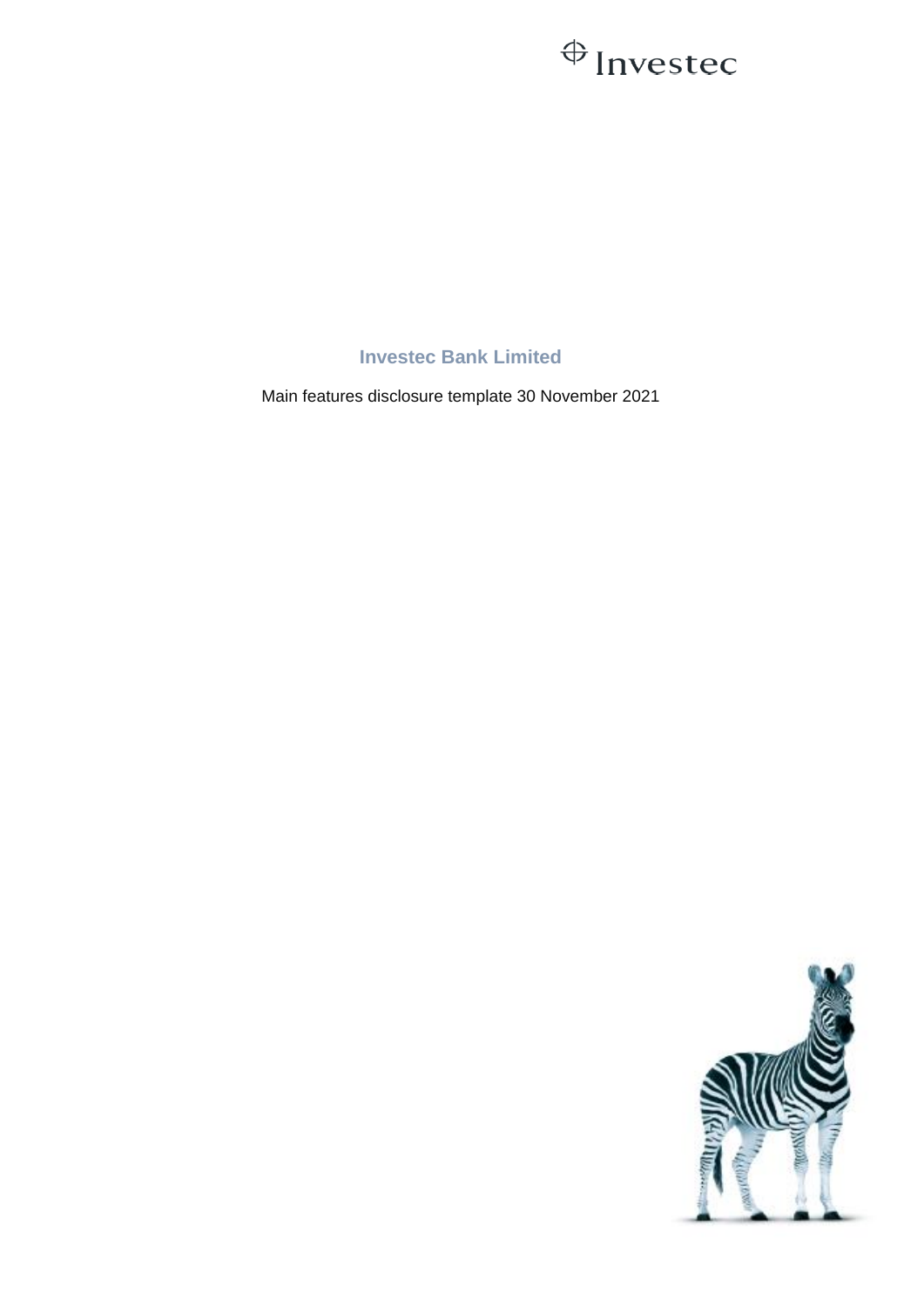

## **MAIN FEATURES DISCLOSURE TEMPLATE**

**Investec Bank Limited**

**30-Nov-21**

|                                                                                                            |                               | Non-redeemable, non-             |                        |                           |                        |                        |                       |                                                                       |                       |                       |                       |                                                                                                                                                                                                                                                      |                       |
|------------------------------------------------------------------------------------------------------------|-------------------------------|----------------------------------|------------------------|---------------------------|------------------------|------------------------|-----------------------|-----------------------------------------------------------------------|-----------------------|-----------------------|-----------------------|------------------------------------------------------------------------------------------------------------------------------------------------------------------------------------------------------------------------------------------------------|-----------------------|
|                                                                                                            | <b>Ordinary share capital</b> | cumulative, non<br>participating |                        |                           |                        |                        |                       |                                                                       |                       |                       |                       |                                                                                                                                                                                                                                                      |                       |
| Disclosure template for main features of regulatory capital instruments                                    | and premium                   | preference shares                | <b>IV048U</b>          | <b>IV051U</b>             | <b>IV052U</b>          | <b>IV053U</b>          | <b>IV019</b>          | <b>IV019A</b>                                                         | <b>IV035</b>          | <b>IV039</b>          | <b>IV044</b>          | <b>IV045</b>                                                                                                                                                                                                                                         | <b>IV046</b>          |
| 1 Issuer                                                                                                   |                               |                                  |                        |                           |                        |                        |                       |                                                                       |                       |                       |                       |                                                                                                                                                                                                                                                      |                       |
|                                                                                                            | <b>Investec Bank Limited</b>  | Investec Bank Limited            | Investec Bank Limited  | Investec Bank Limited     | Investec Bank Limited  |                        |                       | Investec Bank Limited   Investec Bank Limited   Investec Bank Limited | Investec Bank Limited | Investec Bank Limited | Investec Bank Limited | Investec Bank Limited                                                                                                                                                                                                                                | Investec Bank Limited |
| 2 Unique identifier (e.g. CUSIP, ISIN or Bloomberg identifier for private placement)                       | Unlisted                      | ZAE000048393                     | N/A                    | N/A                       | N/A                    | N/A                    | ZAG000094442          | ZAG000095779                                                          | ZAG000134610          | ZAG000139700          | ZAG000141797          | ZAG000141805                                                                                                                                                                                                                                         | ZAG000144585          |
| 3 Governing law(s) of the instrument                                                                       | South Africa                  | South Africa                     | South Africa           | South Africa              | South Africa           | South Africa           | South Africa          | South Africa                                                          | South Africa          | South Africa          | South Africa          | South Africa                                                                                                                                                                                                                                         | South Africa          |
| <b>Regulatory treatment</b>                                                                                |                               |                                  |                        |                           |                        |                        |                       |                                                                       |                       |                       |                       |                                                                                                                                                                                                                                                      |                       |
| 4 Transitional Basel III rules                                                                             | CET1                          | AT1                              | AT1                    | AT1                       | AT1                    | AT1                    | Tier 2                | Tier 2                                                                | Tier 2                | Tier 2                | Tier 2                | Tier 2                                                                                                                                                                                                                                               | Tier 2                |
| 5 Post-transitional Basel III rules                                                                        | CET1                          | AT1                              | AT1                    | AT1                       | AT1                    | AT1                    | Tier 2                | Tier 2                                                                | Tier 2                | Tier 2                | Tier 2                | Tier 2                                                                                                                                                                                                                                               | Tier 2                |
| 6 Eligible at solo / group / group and solo                                                                | Group and solo                | Group and solo                   | Group and solo         | Group and solo            | Group and solo         | Group and solo         | Group and solo        | Group and solo                                                        | Group and solo        | Group and solo        | Group and solo        | Group and solo                                                                                                                                                                                                                                       | Group and solo        |
| 7 Instrument type (types to be specified by each jurisdiction)                                             |                               |                                  |                        |                           |                        |                        |                       |                                                                       |                       |                       |                       |                                                                                                                                                                                                                                                      |                       |
|                                                                                                            |                               |                                  |                        |                           |                        |                        |                       |                                                                       |                       |                       |                       |                                                                                                                                                                                                                                                      |                       |
|                                                                                                            | CET1                          | AT1                              | AT1                    | AT1                       | AT1                    | AT1                    | Subordinated debt     | Subordinated debt                                                     | Subordinated debt     | Subordinated debt     | Subordinated debt     | Subordinated debt                                                                                                                                                                                                                                    | Subordinated debt     |
| 8 Amount recognised in regulatory capital (Currency in mil, as of most recent reporting date) <sup>1</sup> |                               |                                  |                        |                           |                        |                        |                       |                                                                       |                       |                       |                       |                                                                                                                                                                                                                                                      |                       |
|                                                                                                            | 14,268                        | 1,481                            | 350                    | 128                       |                        | 100                    | 225                   | 382                                                                   | 1.468                 | 206                   | 240                   | 2,019                                                                                                                                                                                                                                                | 1,200                 |
| 9   Par value of instrument                                                                                | 14,268                        | 1,481                            | 350                    | 128                       | 45                     | 100                    | 64                    | 230                                                                   | 1,468                 | 119                   | 240                   | 1,160                                                                                                                                                                                                                                                | 1,200                 |
| 10 Accounting classification                                                                               | <b>IFRS: Equity</b>           | IFRS: Equity                     | IFRS: Equity           | <b>IFRS: Equity</b>       | IFRS: Equity           | IFRS: Equity           | <b>IFRS: Accrual</b>  | <b>IFRS: Accrual</b>                                                  | <b>IFRS: Accrual</b>  | <b>IFRS: Accrual</b>  | IFRS: Accrual         | <b>IFRS: Accrual</b>                                                                                                                                                                                                                                 | <b>IFRS: Accrual</b>  |
| 11 Original date of issuance                                                                               | 31 March 1969                 | 17 July 2003                     | 22 March 2018          | 22-Oct-20                 | 25-Nov-20              | 15-Dec-20              | 2 April 2012          | 28 May 2012                                                           | 17 March 2016         | 29 September 2016     | 31 January 2017       | 31 January 2017                                                                                                                                                                                                                                      | 21 June 2017          |
| 12 Perpetual or dated                                                                                      | Perpetual                     | Perpertual                       | Perpetual              | Perpetual                 | Perpetual              | Perpetual              | Dated                 | Dated                                                                 | Dated                 | Dated                 | Dated                 | Dated                                                                                                                                                                                                                                                | Dated                 |
| 13 Original maturity date                                                                                  | No maturity                   | No maturity                      | No maturity            | No maturity               | No maturity            | No maturity            | 31 March 2028         | 31 March 2028                                                         | 7 April 2027          | 31 January 2027       | 31 January 2027       | 31 January 2027                                                                                                                                                                                                                                      | 21 June 2027          |
| 14 Issuer call subject to prior supervisory approval                                                       | No                            | Nol                              | Yes                    | Yes                       | Yes                    | Yes                    | Yes                   | Yes                                                                   | Yes                   | Yes                   | Yesl                  | Yes                                                                                                                                                                                                                                                  | Yes                   |
| 15 Optional call date, contingent call dates and redemption amount                                         | Not applicable                | Not applicable                   | 22 March 2023          | 22-Jan-26                 | 22-Jan-26              | 22-Jan-26              | 31 March 2023         | 3 April 2023                                                          | 7 April 2022          | 31 January 2022       | 31 January 2022       | 31 January 2022                                                                                                                                                                                                                                      | 21 June 2022          |
| Tax and/or regulatory event                                                                                | Not applicable                | Not applicable                   | Yes                    | Yes                       | Yes                    | Yes                    | Yes                   | Yes                                                                   | Yes                   | Yes                   | Yes                   | Yes                                                                                                                                                                                                                                                  | Yes                   |
| Redemption amount                                                                                          |                               |                                  |                        |                           |                        |                        |                       |                                                                       |                       |                       |                       |                                                                                                                                                                                                                                                      |                       |
|                                                                                                            |                               |                                  |                        |                           |                        |                        | Investment amount     | Investment amount                                                     |                       |                       |                       |                                                                                                                                                                                                                                                      |                       |
|                                                                                                            |                               |                                  |                        |                           |                        |                        | plus interest plus    | plus interest plus                                                    |                       | inflation adiusted    |                       | inflation adjusted                                                                                                                                                                                                                                   |                       |
|                                                                                                            |                               |                                  | 100% of principal plus | 100% of principal plus    | 100% of principal plus | 100% of principal plus | change in price of    | change in price of                                                    | 100% of principal and | 100% of principal and | 100% of principal and | 100% of principal and                                                                                                                                                                                                                                | 100% of principal and |
|                                                                                                            | Not applicable                | Not applicable                   | interest               | interest                  | interest               | interest               | replicated bond       | replicated bond                                                       | interest              | interest              | interest              | interest                                                                                                                                                                                                                                             | interest              |
| 16 Subsequent call date, if applicable                                                                     |                               |                                  | Every reset date       | Every reset date          | Every reset date       | Every reset date       | Every reset date      | Every reset date                                                      | Every reset date      | Every reset date      | Every reset date      | Every reset date                                                                                                                                                                                                                                     | Every reset date      |
|                                                                                                            | Not applicable                | Not applicable                   | thereafter             | thereafter                | thereafter             | thereafter             | thereafter            | thereafter                                                            | thereafter            | thereafter            | thereafter            | thereafter                                                                                                                                                                                                                                           | thereafter            |
| Coupons / dividends                                                                                        |                               |                                  |                        |                           |                        |                        |                       |                                                                       |                       |                       |                       |                                                                                                                                                                                                                                                      |                       |
| 17 Fixed or floating dividend coupon                                                                       | Floating                      | Floating                         | Floating               | Floating                  | Floating               | Floating               | Floating              | Floating                                                              | Floating              | <b>Mixed Rate</b>     | Floating              | <b>Mixed Rate</b>                                                                                                                                                                                                                                    | Floating              |
| 18 Coupon rate and any related index                                                                       |                               |                                  |                        |                           |                        |                        |                       |                                                                       |                       |                       |                       |                                                                                                                                                                                                                                                      |                       |
|                                                                                                            | Not applicable                | 83.33% of Prime Rate             | Jibar + 5.15%          | Jibar + 4.85%             | Jibar + 4.85%          | Jibar + 4.85%          | CPI-linked: 2.60%     | CPI-linked: 2.60%                                                     | Jibar + 4.65%         | CPI-linked: 2.75%     | $J + 4.15%$           | CPI-linked: 2.75%                                                                                                                                                                                                                                    | $J + 3.90%$           |
| 19 Existence of a dividend stopper                                                                         | No                            | Yes                              | Yes                    | Yes                       | Yes                    | Yes                    | No                    | No l                                                                  | Nol                   | No                    | No                    | No                                                                                                                                                                                                                                                   | No                    |
| 20 Fully discretionary, partially discretionary or mandatory                                               | Fully discretionary           | Fully discretionary              | Fully discretionary    | Fully discretionary<br>No | Fully discretionary    | Fully discretionary    | Mandatory             | Mandatory                                                             | Mandatory<br>No       | Mandatory             | Mandatory             | Mandatory                                                                                                                                                                                                                                            | Mandatory             |
| 21 Existence of step up or other incentive to redeem                                                       | Not applicable                | Not applicable                   | No                     |                           |                        | No                     | No                    | No l                                                                  |                       | No                    | No                    | No                                                                                                                                                                                                                                                   | No                    |
| 22 Non-cumulative or cumulative                                                                            | Non-cumulative                | Non-cummulative                  | Non-cumulative         | Non-cumulative            | Non-cumulative         | Non-cumulative         | Cumulative            | Cumulative                                                            | Cumulative            | Cumulative            | Cumulative            | Cumulative                                                                                                                                                                                                                                           | Cumulative            |
| 23 Convertible or non-convertible                                                                          |                               |                                  |                        |                           |                        |                        |                       |                                                                       |                       |                       |                       |                                                                                                                                                                                                                                                      |                       |
|                                                                                                            |                               |                                  |                        |                           |                        |                        | Convertible or write- | Convertible or write-                                                 | Convertible or write- | Convertible or write- | Convertible or write- | Convertible or write-                                                                                                                                                                                                                                | Convertible or write- |
|                                                                                                            | Not applicable                | Not applicable                   | Non-convertible        | Non-convertible           | Non-convertible        | Non-convertible        | option of regulator   | option of regulator                                                   | option of regulator   | option of regulator   | option of regulator   | off as per regulation, at off as per regulation, at off as per regulation, at off as per regulation, at off as per regulation, at off as per regulation, at off as per regulation, at off as per regulation, at off as per re<br>option of regulator | option of regulator   |
| 24 if convertible, conversion trigger(s)                                                                   | Not applicable                | Not applicable                   | Not applicable         | Not applicable            | Not applicable         | Not applicable         | Not applicable        | Not applicable                                                        | Not applicable        | Not applicable        | Not applicable        | Not applicable                                                                                                                                                                                                                                       | Not applicable        |
| 25 lif convertible, fully or partially                                                                     | Not applicable                | Not applicable                   | Not applicable         | Not applicable            | Not applicable         | Not applicable         | Not applicable        | Not applicable                                                        | Not applicable        | Not applicable        | Not applicable        | Not applicable                                                                                                                                                                                                                                       | Not applicable        |
| 26 if convertible, conversion rate                                                                         | Not applicable                | Not applicable                   | Not applicable         | Not applicable            | Not applicable         | Not applicable         | Not applicable        | Not applicable                                                        | Not applicable        | Not applicable        | Not applicable        | Not applicable                                                                                                                                                                                                                                       | Not applicable        |
| 27 if convertible, mandatory or optional conversion                                                        | Not applicable                | Not applicable                   | Not applicable         | Not applicable            | Not applicable         | Not applicable         | Not applicable        | Not applicable                                                        | Not applicable        | Not applicable        | Not applicable        | Not applicable                                                                                                                                                                                                                                       | Not applicable        |
| 28 if convertible, specify instrument type convertible into                                                | Not applicable                | Not applicable                   | Not applicable         | Not applicable            | Not applicable         | Not applicable         | Not applicable        | Not applicable                                                        | Not applicable        | Not applicable        | Not applicable        | Not applicable                                                                                                                                                                                                                                       | Not applicable        |
| 29 if convertible, specify issuer of instrument it converts into                                           | Not applicable                | Not applicable                   | Not applicable         | Not applicable            | Not applicable         | Not applicable         | Not applicable        | Not applicable                                                        | Not applicable        | Not applicable        | Not applicable        | Not applicable                                                                                                                                                                                                                                       | Not applicable        |
| 30 Write-down feature                                                                                      |                               |                                  |                        |                           |                        |                        |                       |                                                                       |                       |                       |                       |                                                                                                                                                                                                                                                      |                       |
|                                                                                                            |                               |                                  |                        |                           |                        |                        |                       |                                                                       |                       |                       |                       | Partial or full write-off Partial or full write-off Partial or full write-off Partial or full write-off Partial or full write-off Partial or full write-off Partial or full write-off Partial or full write-off Partial or ful                       |                       |
|                                                                                                            |                               |                                  | as per regulation, at  | as per regulation, at     | as per regulation, at  | as per regulation, at  | as per regulation, at | as per regulation, at                                                 | as per regulation, at | as per regulation, at | as per regulation, at | as per regulation, at                                                                                                                                                                                                                                | as per regulation, at |
|                                                                                                            | Not applicable                | Not applicable                   | option of regulator    | option of regulator       | option of regulator    | option of regulator    | option of regulator   | option of regulator                                                   | option of regulator   | option of regulator   | option of regulator   | option of regulator                                                                                                                                                                                                                                  | option of regulator   |
| 31 If write-down, write-down trigger(s)                                                                    |                               |                                  | PONV as defined by     | PONV as defined by        | PONV as defined by     | PONV as defined by     | PONV as defined by    | PONV as defined by                                                    | PONV as defined by    | PONV as defined by    | PONV as defined by    | PONV as defined by                                                                                                                                                                                                                                   | PONV as defined by    |
|                                                                                                            | Not applicable                | Not applicable                   | regulator              | regulator                 | regulator              | regulator              | regulator             | regulator                                                             | regulator             | regulator             | regulator             | regulator                                                                                                                                                                                                                                            | regulator             |
| 32 If write-down, full or partial                                                                          |                               |                                  | Partial or full, as    | Partial or full, as       | Partial or full, as    | Partial or full, as    | Partial or full, as   | Partial or full, as                                                   | Partial or full, as   | Partial or full, as   | Partial or full, as   | Partial or full, as                                                                                                                                                                                                                                  | Partial or full, as   |
|                                                                                                            |                               |                                  | deemed required by     | deemed required by        | deemed required by     | deemed required by     | deemed required by    | deemed required by                                                    | deemed required by    | deemed required by    | deemed required by    | deemed required by                                                                                                                                                                                                                                   | deemed required by    |
|                                                                                                            | Not applicable                | Not applicable                   | regulator              | regulator                 | regulator              | regulator              | regulator             | regulator                                                             | regulator             | regulator             | regulator             | regulator                                                                                                                                                                                                                                            | regulator             |
| 33 If write-down, permanent or temporary                                                                   |                               |                                  | Permanent as per       | Permanent as per          | Permanent as per       | Permanent as per       | Permanent as per      | Permanent as per                                                      | Permanent as per      | Permanent as per      | Permanent as per      | Permanent as per                                                                                                                                                                                                                                     | Permanent as per      |
|                                                                                                            | Not applicable                | Not applicable                   | G7/2013                | G7/2013                   | G7/2013                | G7/2013                | G7/2013               | G7/2013                                                               | G7/2013               | G7/2013               | G7/2013               | G7/2013                                                                                                                                                                                                                                              | G7/2013               |
| 34 If write-down, description of write-up mechanism                                                        | Not applicable                | Not applicable                   | Not applicable         | Not applicable            | Not applicable         | Not applicable         | Not applicable        | Not applicable                                                        | Not applicable        | Not applicable        | Not applicable        | Not applicable                                                                                                                                                                                                                                       | Not applicable        |
| 35 Position in subordination hierarchy in liquidation (specify instrument type immediately senior to       |                               |                                  |                        |                           |                        |                        |                       |                                                                       |                       |                       |                       |                                                                                                                                                                                                                                                      |                       |
| (instrument)                                                                                               |                               |                                  |                        |                           |                        |                        |                       | Any amounts due and Any amounts due and                               | Any amounts due and   | Any amounts due and   |                       | Any amounts due and   Any amounts due and   Any amounts due and                                                                                                                                                                                      |                       |
|                                                                                                            | <b>Additional Tier 1</b>      |                                  |                        |                           |                        |                        | payable to Senior     | payable to Senior                                                     | payable to Senior     | payable to Senior     | payable to Senior     | payable to Senior                                                                                                                                                                                                                                    | payable to Senior     |
|                                                                                                            | instruments                   | Tier 2 instruments               | Tier 1 instruments     | Tier 1 instruments        | Tier 1 instruments     | Tier 1 instruments     | Creditors             | Creditors                                                             | Creditors             | Creditors             | Creditors             | Creditors                                                                                                                                                                                                                                            | Creditors             |
| 36 Non-compliant transitioned features                                                                     | Not applicable                | Yes                              | No                     | No                        | Nol                    | No                     | No                    | No                                                                    | No                    | No                    | No                    | No                                                                                                                                                                                                                                                   | No                    |
| 37 If yes, specify non-compliant features                                                                  |                               | Excludes loss                    |                        |                           |                        |                        |                       |                                                                       |                       |                       |                       |                                                                                                                                                                                                                                                      |                       |
|                                                                                                            |                               | absorbency                       |                        |                           |                        |                        |                       |                                                                       |                       |                       |                       |                                                                                                                                                                                                                                                      |                       |
|                                                                                                            | Not applicable                | requirements                     | Not applicable         | Not applicable            | Not applicable         | Not applicable         | Not applicable        | Not applicable                                                        | Not applicable        | Not applicable        | Not applicable        | Not applicable                                                                                                                                                                                                                                       | Not applicable        |

**Note 1:** Amount recognised in regulatory capital pre phasing out of non-qualifying instruments whoch is not allocated per instrument